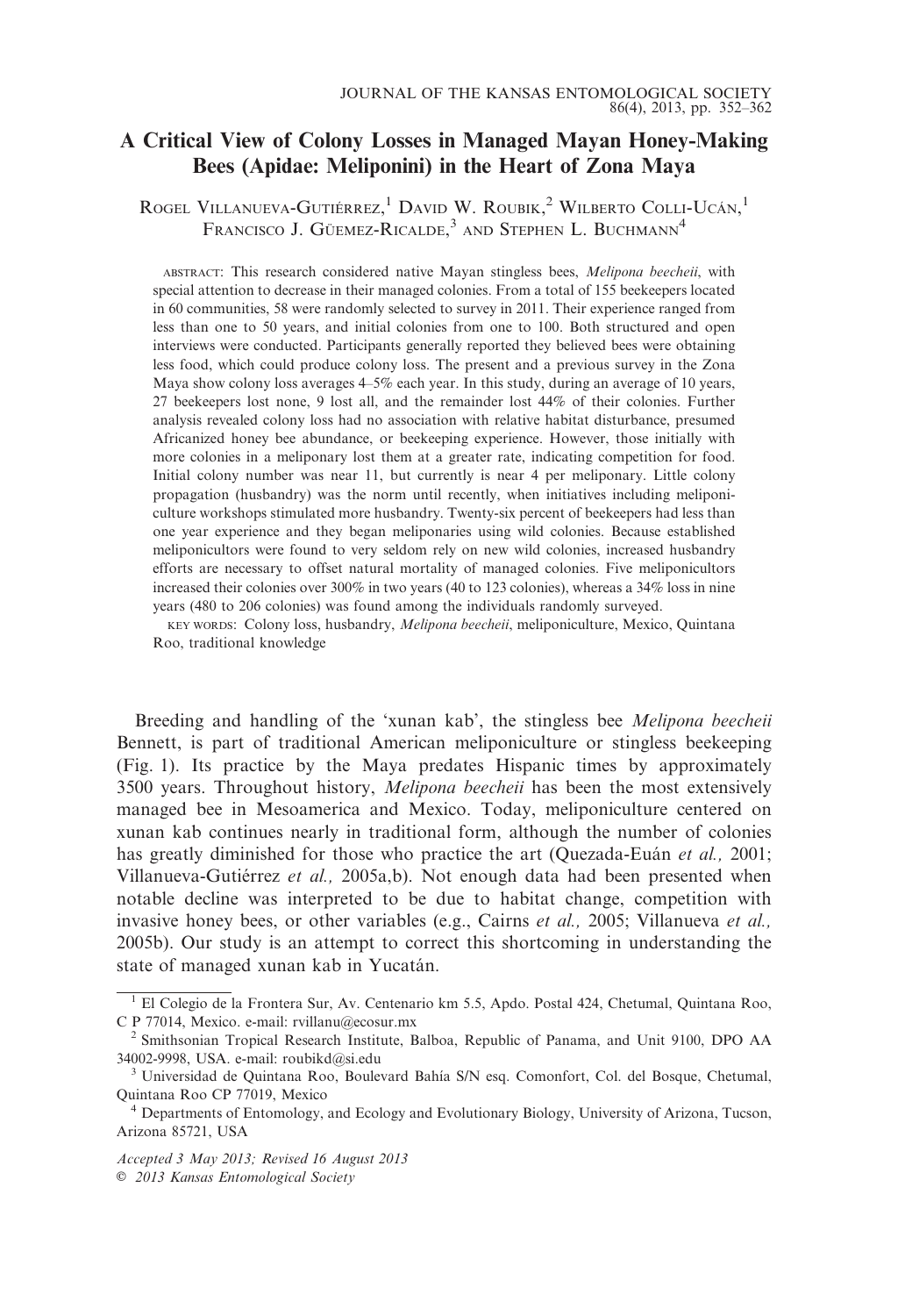

Fig. 1. Meliponary of the authors in the Zona Maya, at ECOSUR, in Chetumal, Mexico.

Francisco Javier Clavijero (1824) reported that Mexican meliponicultors owned up to 500 colonies, similar to even older reports among civilizations in South America (Roubik, 2000). Honey was the sweetener used before sugar cane Saccharum officinarum (Poaceae) was known in the American tropics, and there were no Old World honey bees, genus *Apis*, thus honey came from native stingless bees, bumble bees and some wasps (Roubik, 1989, 2000). Honey also was used to pay tributes, perform various rituals, and in exchange for goods (Gonzalez-Acereto et al., 2011; Ayala et al., 2013). Today, in the Zona Maya region discussed here, it is extremely difficult to find a stingless bee-keeper—'meliponicultor'—with even 50 colonies. Our study species or, more likely, the only named species that represents a group of closely related Central American and Mexican bees (see Quezada-Euán et al., 2007; Roubik and Camargo, 2012; Roubik, 2013) is widespread, and has populations in Jamaica and Cuba (Schwarz, 1932; Camargo and Pedro, 2007).

To initiate a meliponary (Fig. 1), Mayan people have traditionally cut logs of hard wood like Manilkara (Sapotaceae), containing the natural colony, and transported them to their home area, usually to a garden. Bee colonies are protected, or transferred to log hives or a box made of boards, or divided and propagated and even fed, but are always managed for honey. Melipona beecheii was the principal bee employed among all the local, native honey-producing stingless bees, approximately 15 species in the Yucatecan Mayan region (Ayala, 1999; Roubik et al., 1991). Their regular colony division and husbandry, permitted by the bee's unusually mild behavior, relatively large (among stingless bees) honey storing capacity  $(1-2 \text{ L/y})$ , and constant queen production, led to advanced meliponiculture known nowhere else in the world. To propagate a colony, some of the adults and brood with one or more queens soon to emerge are transferred to a new hive. If a virgin queen mates with a drone, then a new colony is formed (Nogueira-Neto, 1997).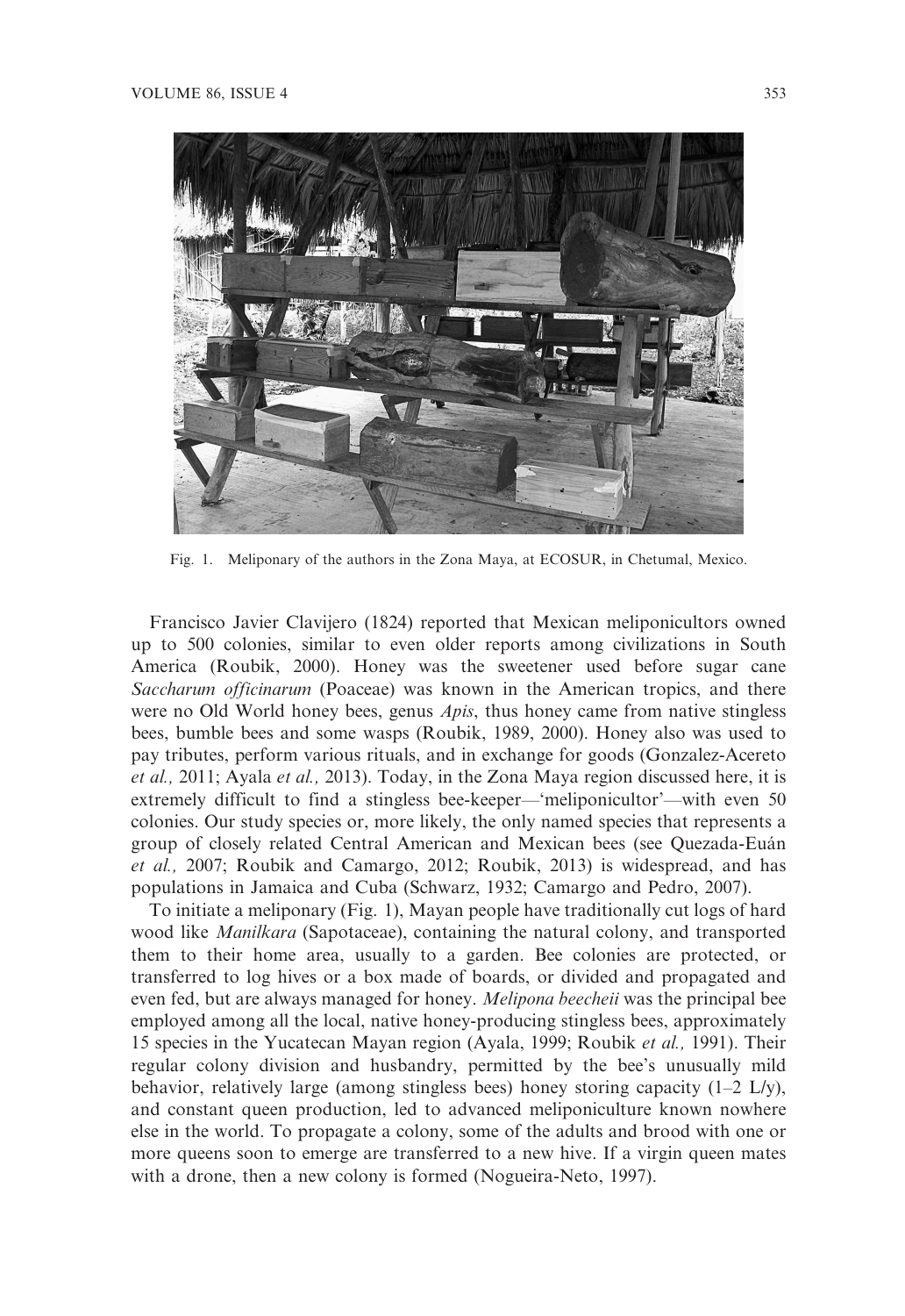

Fig. 2. Map showing the location of meliponaries studied within the Zona of Maya of Quintana Roo state, Mexico.

Villanueva-Gutiérrez et al. (2005b) present results from interviews with 23 meliponicultors from 30 communities within the Zona Maya of Quintana Roo. They detail procurement of 'hobones' or hollow tree sections with nesting bee colonies. We have observed a Mayan hamlet that had one colony from the wild for 27 years—the 'mother colony'—from which a meliponary of 27 colonies was gradually built (Villanueva-Gutiérrez,  $op. cit.$ ), and one wild colony was procured during 1994—indicating colonies are seldom harvested to augment managed meliponaries. Further, between 1950 and 1981 at least 755 colonies domiciled in hobones were owned by the 23 meliponicultors we previously surveyed. By the end of 2004 they had 89 colonies, and 35% had lost all their colonies. The precise date and reasons for colony loss were not ascertained and, as in the present work, we attempt to interpret field data reported to us, including data gained by structured and open interviews (see Materials and Methods). All but four beekeepers maintained or demonstrated they had not successfully divided or propagated their colonies, or obtained more after initiating their meliponaries, up until and including the year 2011. Thus, colony number was established when their meliponicultural experience began, and a decline would be detectable, or its probable cause inferred, given the data we collected. More important, no statistical analysis of correlations or trends, leading to predictions, could be made from our first publication, due to lack of rigorous procedure and statistical testing, and small sample size (see Roubik, 1983, 2001, or LeBuhn et al., 2012), which we redress herein.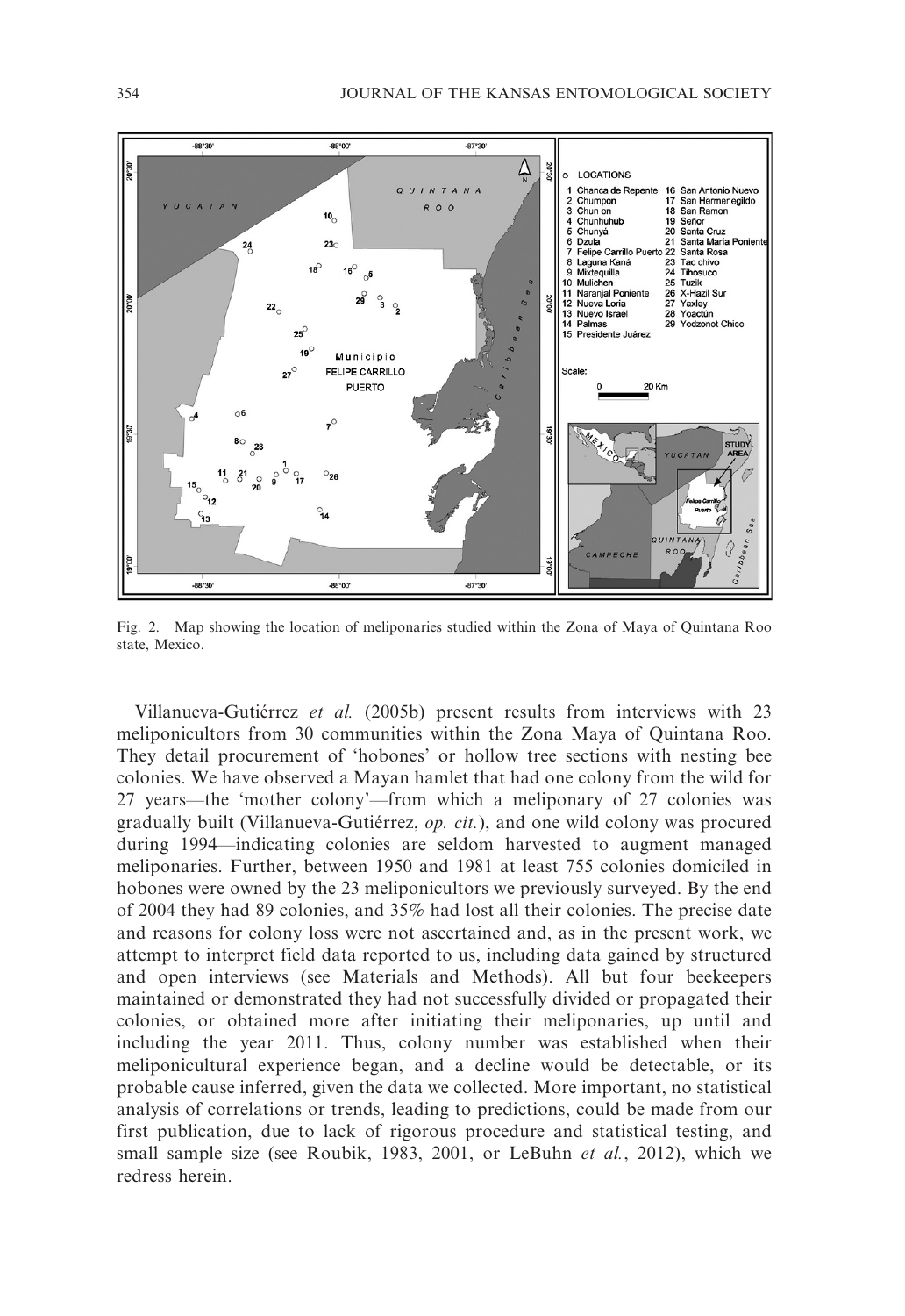#### Materials and Methods

The present research took place in 24 Maya communities located in the middle of Quintana Roo, officially designated 'Zona Maya' (Fig. 2). This region is thickly forested, with trees reaching a height of approximately 20–25 m, termed 'selva mediana', and much of the vegetation is of old growth, although frequently disturbed by hurricanes and fire (Whigham et al., 1991; Roubik and Villanueva-Gutiérrez, 2009). Of nearly 200 communities we visited in the Zona Maya, a total of 60 had individuals actively practicing meliponiculture. Maya communities with populations greater than 50 were chosen and in those, 155 meliponicultors were found. In 2011 we interviewed a randomly selected sample of 58, representing onethird of the total meliponine beekeepers. Previous surveys dating to 2004 (Villanueva et al., 2005b) included almost completely different individuals from the present study. However, some non-quantitative information from interviews was pooled for the entire study period, which covers over 30 years—1981 to 2011.

The data are rendered in categories, whereby each variable is divided into two possible states for statistical analysis in a  $2 \times 2$  contingency table (see below). As a means of monitoring the habitat quality of vegetation that can support *Melipona* beecheii and meliponaries, satellite images (Google Earth, April, 2012) of vegetation, and our 'ground truth' observations, were combined to describe each meliponary (Fig. 2) and categorize surrounding land as either cleared of most the native vegetation and disturbed, or as relatively intact forest. We used an estimated maximum bee flight range of Melipona beecheii of 5 km (Roubik 1989: 85) to delimit foraging territory.

Variables for a standard questionnaire included meliponicultor age, sex, number of years keeping colonies, initial colony number, number kept now, total colonies lost in a meliponary, colony husbandry or division, colony feeding, colony transfer from natural nests, use of box hives, honey sales, reasons thought likely for colony losses or other problems, and meliponiculture courses attended. A standard set of questions in Spanish was asked—in Mayan for those who had difficulty with Spanish (Villanueva-Gutiérrez et al., 2005b). No general bee biology was emphasized (e.g., flight range, longevity of a queen, number of workers in a colony), but rather, management practice. Most meliponicultors have meager resources, and along with many who practice apiculture, theirs is a secondary, not a primary, vocational activity. The categorical variables that were analyzed with colony loss are those summarized in Table 1. We did not insist meliponicultors recall exactly when they lost colonies, or other details. Thus, the oldest information includes events potentially dating from 1961, and particular events, such as hurricanes or droughts that tend to have an impact on bee colonies (Villanueva-Gutiérrez et al., 2005a,b; Roubik and Villanueva-Gutiérrez, 2009) cannot be examined statistically. Furthermore, in 2011, a large proportion of the study subjects (15 of 58) had not even practiced meliponiculture for one year, and thus they are not included in the statistical analyses for colony loss, but were tabulated in general descriptive statistical results. 'Open' interviews about the main local and regional problems facing meliponicultors were also performed. We gave no suggestion or expectation as to assessing the state of meliponiculture during interviews. Our basic approach was to associate hard data with any possible trend or cause and effect relationship that beekeepers mentioned or that we deduced.

After tabulating the data, we applied a test of association between two categories, divided by their medians. This method maximizes the number of raw data counts in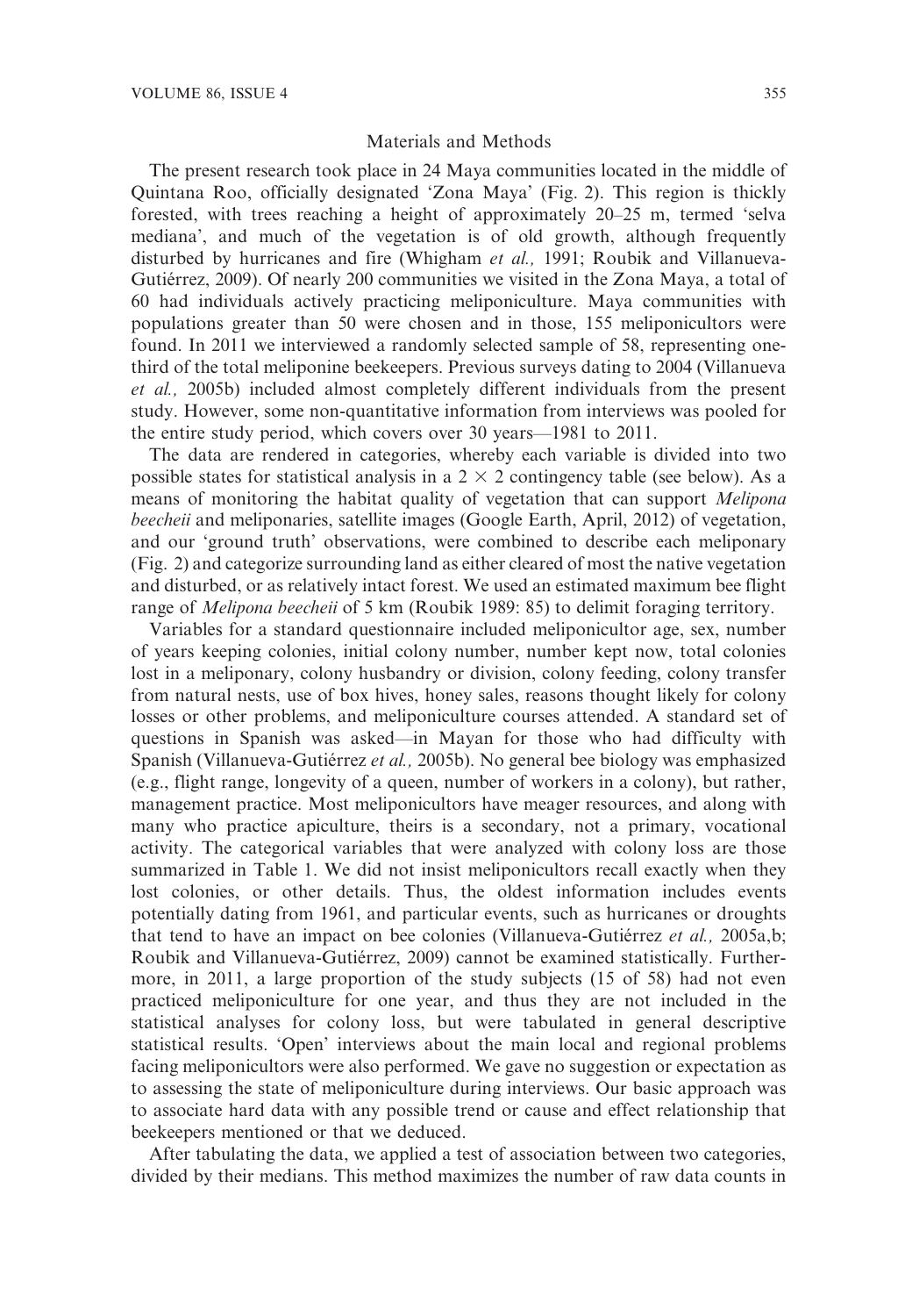| Fisher's exact test (P) | Association found | Category 1       | Category 2       |
|-------------------------|-------------------|------------------|------------------|
| 1.000                   | none              | annual loss      | experience       |
| 0.758                   | none              | initial colonies | age              |
| 0.744                   | none              | total loss       | experience       |
| 0.662                   | none              | annual loss      | habitat quality  |
| 0.112                   | little            | initial colonies | total loss       |
| 0.122                   | little            | current colonies | age              |
| 0.081                   | little            | initial colonies | experience       |
| 0.056                   | positive          | annual loss      | gender           |
| 0.043                   | positive          | annual loss      | initial colonies |
| 0.029                   | negative          | annual loss      | age              |
| 0.001                   | positive          | experience       | age              |
| 0.0001                  | positive          | total loss       | annual loss      |

Table 1. Categorical variables analyzed with colony loss.

each cell of the  $2 \times 2$  tables we used to perform Fisher's exact tests (see Gotelli and Ellison, 2004).

#### Results

The mean annual colony loss was 3.9%, among the 56 meliponicultors that did not sell their colonies (only two did so, see below), and 3.8% among the experienced meliponicultors. Only eight persons in our study have been meliponicultors during more than 20 years (mean 11.4, SD 10.4 years), and mean beekeeper age was 50 years (maximum 90, minimum 23) among the 58 people. There were 20 female meliponicultors, and 25 beekeepers older than the mean. The 15 new meliponicultors began beekeeping with anywhere from one to 14 colonies, mostly with one. They obtained them from wild colonies nesting in trees, including also the one given to each of them, in the program headed by the first author. The maximum colonies kept among our surveyed meliponicultors was 100, inherited in 1966 by an individual 90 years of age in 2011, and one individual had kept colonies for 50 years. Average honey harvest was 3.63 liters per year, and those who sold honey  $(N = 21)$  received an average of 143 Pesos per liter, little more than \$10.

Colony loss varied widely, because many of the experienced 43 meliponicultors lost all or no colonies. In a mean of 10 years, 27 beekeepers lost none, 9 lost all, and the remainder lost 44% their colonies. The mean average loss in one year was 4.4% for those who lost neither all nor none. Two more sold their 7 colonies to ecotourist concerns. More experienced meliponicultors averaged 44% loss of colonies since they began keeping the bees (an average of 11.4 years), or a loss of 3.8% per year. Among those more experienced meliponicultors, obvious, but trivial associations, existed between mean annual loss and total loss—because the later was divided by years, to obtain the former—and beekeeper age was closely correlated with years of experience (Table 1). More interesting, perhaps, is that the mean annual loss was positively associated with the initial number of colonies in the meliponary ( $P = 0.043$ ). Larger meliponaries accrued more losses per year, although the initial number of colonies had little association with the total loss ( $P = 0.112$ ). A larger meliponary lost colonies at a faster rate during at least part of its history. We further interpret this point below.

Our data for the 41 experienced meliponicultors (Table 1), 21 male and 20 female, indicate male meliponicultors experienced less loss ( $P = 0.056$ ), but all female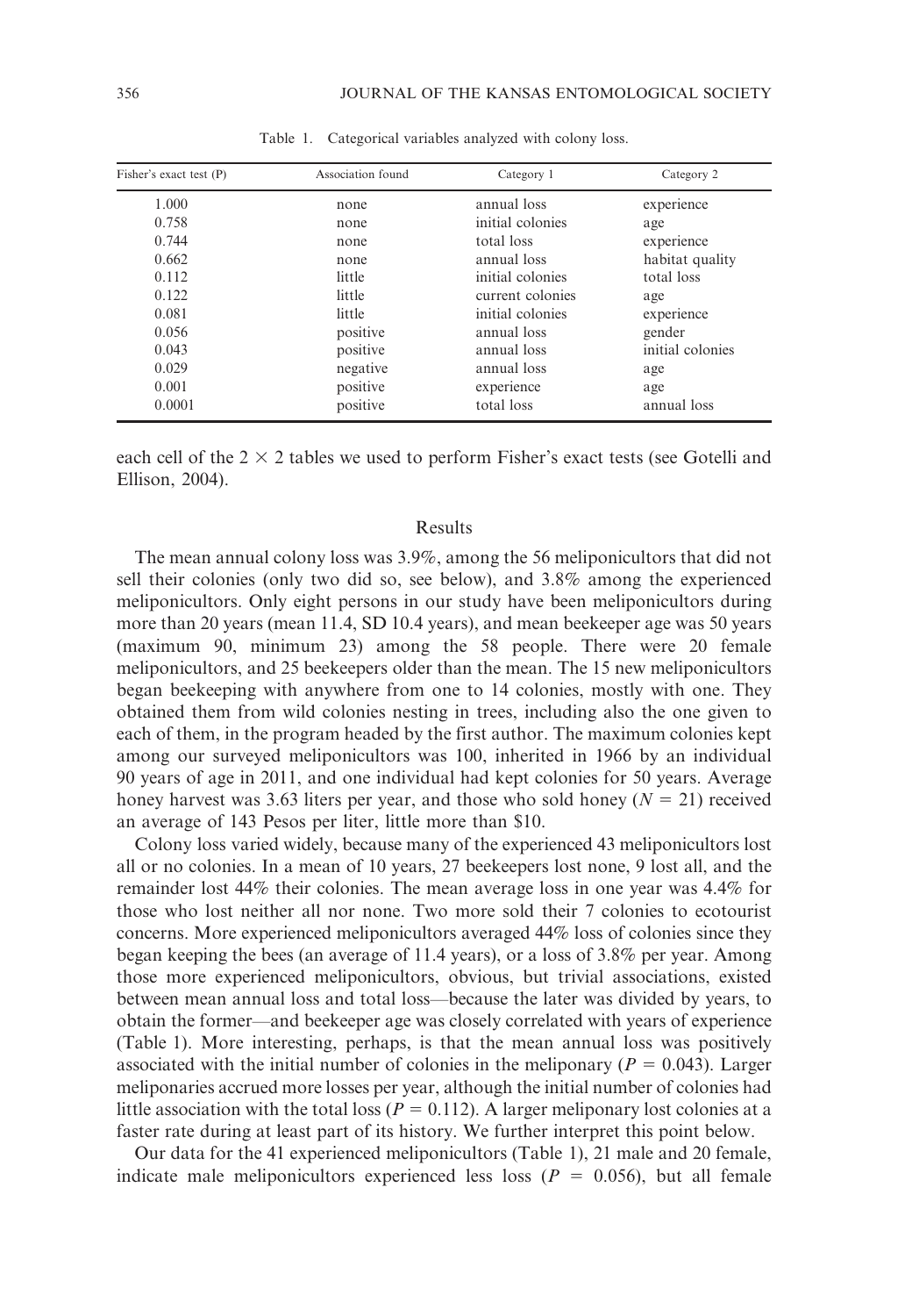respondents began rather recently—traditional meliponiculture had been practiced only by men. Nonetheless, the results given in Table 1 show that greater beekeeper age was significantly related with lower colony loss ( $P = 0.029$ ), but that experience in meliponiculture was, in general, not correlated with loss, considering the total loss since beginning ( $P = 0.744$ ), or mean loss per year ( $P = 1.00$ ). Another finding was that the rate of colony loss/year was not influenced by relative habitat modification or conversion from forest to more open or cultivated land ( $P = 0.662$ ). The map given in Fig. 2 contains six sites having little or no forest within several km, as we saw in our direct observations; they are meliponary sites 6, 7, 12, 15, 22 and 27.

If past trends predict future realities (Table 1), considering mean time engaged in meliponiculture is about 11 years (for total meliponicultors it is slightly less than 9 years), the prediction of total colony loss tempo is not yet testable, given the 20 years of expected longevity for a meliponary (11 years in existence plus 9 years more if rate of loss, until 2011, continues). More important, the largest group of meliponicultors, regardless of their age, gender, initial number of colonies, or years of experience, have lost no colonies at all. Nonetheless, the main reasons expressed by respondents as probable causes for colony losses were the lack of food (pollen and nectar resources from native forest trees) for their bees, hurricanes, and prolonged drought, and a few maintained that beliefs or knowledge (of what, was not mentioned) had an influence on bee colony loss.

A small minority of meliponicultors made innovations. Four each used wooden box hives, or divided their colonies, or obtained new colonies from natural nests in living trees. A slightly larger minority of 11 stated that they had fed their colonies, between June and January. Although a total of 14 said they had divided colonies, only four reported which colonies had been used to make the divisions. The 10 that did not provide details were not successful in dividing colonies, and lost prospective new colonies. The likelihood that those 14 individuals in fact had average per capita colony loss differing from beekeepers who said they never divided a colony or brought in a new one is further evaluated in our discussion, below.

### Discussion

The meliponicultors surveyed were relatively inexperienced by standards of Mayans through history, who we believe inherited their hives and practiced meliponiculture, after observing their elders, for most of their lives. We found that colony numbers had declined about as fast as those seen previously during recent decades, but not going back several decades (Villanueva-Gutiérrez et al., 2005b). The main reason for decline appears to be simply management. The past records had included data from over a half century ago. But at 24 meliponaries, there had been a loss of 299 colonies out of 389, during 14 years (1990 to 2004), a mean of 5.5% per year. In the present study, for 56 beekeepers, 206 colonies, at the end of 2011, came from an initial 480 colonies, maintained between less than one to 50 years (mean 5 8.55 years), a mean 6.6% loss per year. However, the experienced beekeepers, those with more than a year of experience, had lost an average of 3.8% of their colonies each year. Considerable variation was found among the three beekeepers previously interviewed, B. Kantún, P. Cahun Uh, and I. Peña Tuz (Villanueva-Gutiérrez et al., 2005b). Since 2004, one had lost none, one had gained 10 by colony division, and one had lost all his colonies. After our 2011 data were taken, up to and including 2013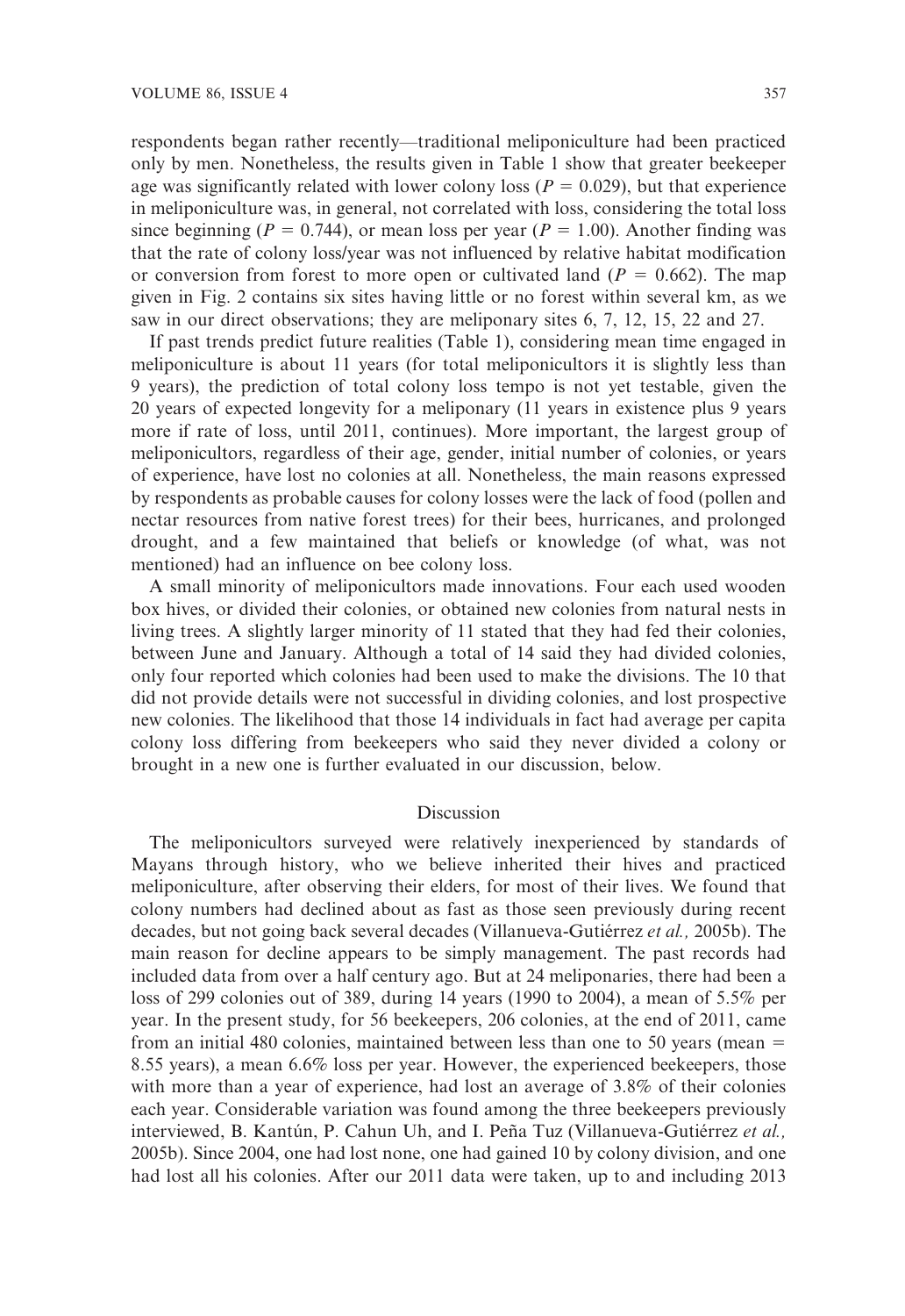until August, five meliponicultors that both had and had not been interviewed in 2011 increased their total bee colonies by 308%, or 154% per year—greatly offsetting the over 6% per year loss experienced by the randomly sampled beekeepers. All of those 83 new colonies came from divisions made with existing stock.

In addition to replacing losses due to natural colony mortality, there is an economic incentive in what can be called 'boutique honey', which may sell for considerably more than the \$10 per liter usually received by meliponicultors in Zona Maya. After care is taken in hygiene and preparation, small decorative bottles of Mayan honey with a fancy explanatory tag are sold to local tourists, or exported and, although most Melipona honey still is consumed locally in Mayan villages, some is sold to medical 'doctors' in Mexico City. It may be that meliponiculture can become a gainful activity if boutique meliponine honey acquires a market niche (Courtopassi-Laurino et al., 2006, Vit et al., 2013), but we see no evidence for that stage, as yet, in Mayan meliponiculture. The mean age of 50 years among Mayan meliponicultors in Quintana Roo was similar to findings by González-Acereto and Quezada-Euán (2010) in the neighboring state of Yucatán, where there is less natural forest or biodiversity in flowering vegetation. The average number of colonies/ meliponicultor in Yucatán state was 12 (near the more heavily forested states of Campeche and Quintana Roo), while for the experienced meliponicultors we surveyed it was only four.

Meliponicultors with many years of experience, as well as those newly trained in meliponiculture, particularly the women, are motivated to explore this activity as one that can generate a certain income or benefit. Presumably related to honey sale seen as lucrative in tourism, two meliponicultors sold all seven of their colonies to ecotourist concerns in Yucatán. For this reason, although many have lost colonies without compensation other than honey sales, others receive \$50–\$100/colony. Are the sell-offs perhaps motivated by the certainty that colonies will be lost, whether an added benefit is derived, or are they motivated by short-term gain? The seven colonies were sold by meliponicultors of the same age, whereas one had kept colonies for 10 years and the other for only one year. Their colony sales are more profitable than honey sales, even at this low level, and we suggest may promote conservation of the Mayan honey bee, as a flagship species (Krüger, 2005). The honey produced by stingless bees is still used in Mayan traditional medicine for treatment of many ailments, and provides an incentive for meliponiculturists to adapt and continue. The motivation for honey production and sale is presumably not monetary, because the average sales amount to 500 Pesos a year, about \$40.

Are colony numbers declining, and why? Many meliponicultors reported they believe their bees are dying from lack of food. They report witnessing, over time, less honey production and that the population is diminishing in size to the point colonies cannot repel natural enemies (Villanueva-Gutiérrez et al., 2005b). We must consider other factors, one of which includes the rate of restocking colonies. We think there are two main reasons for decline that are validated by our data and analysis. First, the current owners seldom divide their colonies, and second, there are generally no new hobones coming in. A third reason is that colonies of the same species compete more often than before for food, when kept in meliponaries (see below). There are no census data for wild colonies of which we are aware, and there are no data of the kind required to detect a population decline in Melipona beecheii within Yucatecan forests (Roubik, 2001). Expressed concerns of biologists who study the meliponas of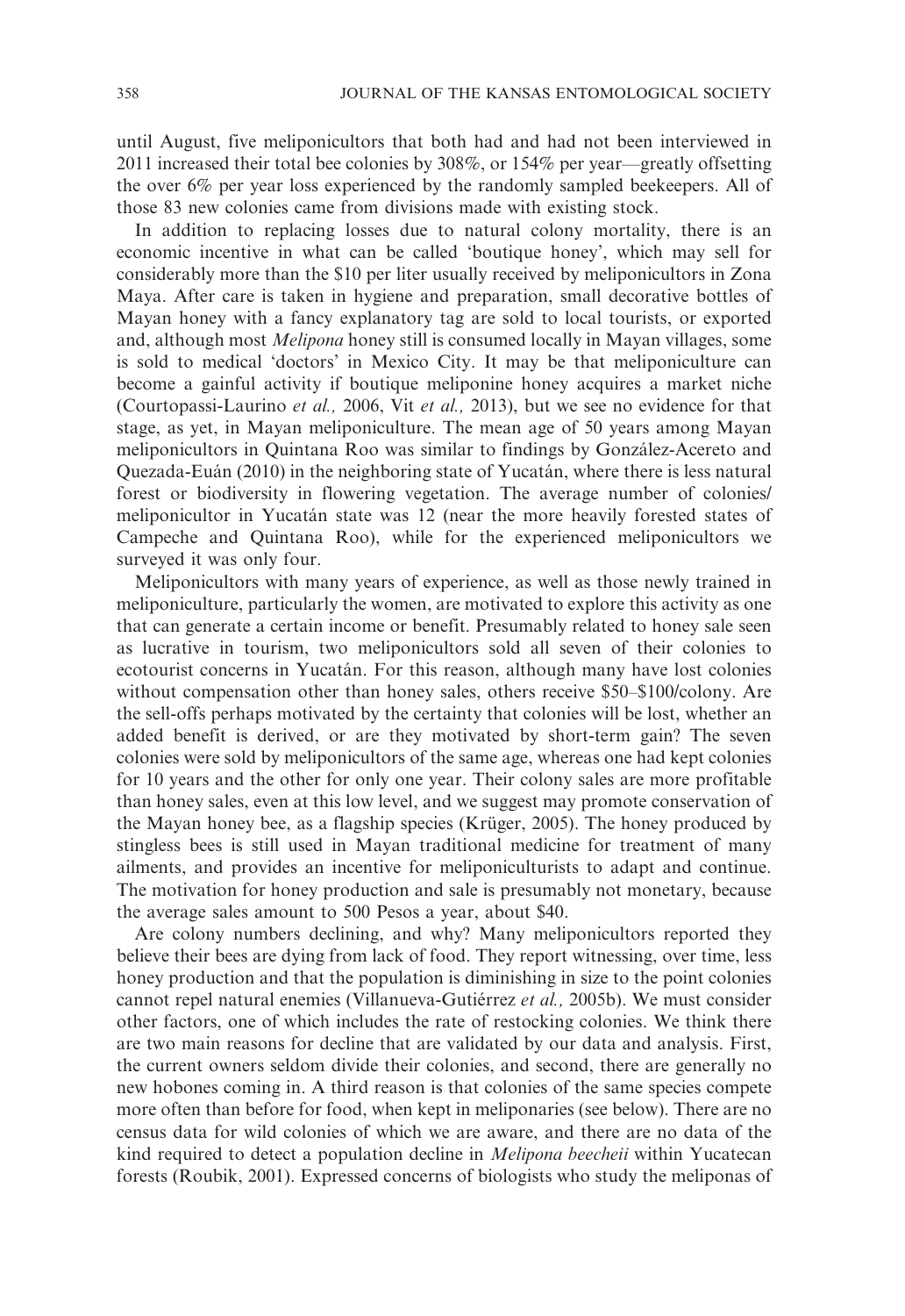Yucatán and wider areas (see Vit et al., 2013, and Cairns et al., 2005; Quezada Euán et al., 2007; Ayala et al., 2013) lack quantitative methodology or analysis. Our survey shows that there are no declines in managed colonies kept by roughly half of the meliponicultors, during a mean observation time of 11.4 years. Moreover, the predictive variables that we could identify included mainly the age and gender of the beekeeper, which have very little basis from which to propose a mechanistic explanation. The best predictor seems to be the management strategies of the beekeepers themselves. However, apparently only four male meliponicultors, of those in the planned study and interviews, propagated their colonies.

Because a sample of four is too small to analyze, and because 14 responded that they had in fact made colony divisions, we used the latter number and its mean success, in  $2 \times 2$  contingency table tests to compare the colony loss experienced by those who say they did, and say they did not, divide their colonies. The results, both with Fisher's exact test ( $P = 0.049$ ) and with a G-test with a correction for small samples (Yates correction,  $P = 0.126$ ) show *less* colony loss for those who did not divide colonies. In contrast, the four persons who verified they had made successful divisions and stated how many colonies they had divided, experienced either no loss at all (three persons), or a loss of 14% their initial total, well below the expected loss of 33%. These men were 45 to 80 years in age and practiced meliponiculture for 1, 2, 10 and 25 years. It may be suggested that confidence in their husbandry technique, with no fear of losing their colonies from the attack of parasites like phorid flies after colony division (see Villanueva et al., 2005a,b), made these individuals successful, while 10 of the respondents, new to meliponiculture, failed.

For colonies that do die, natural mortality of stingless bee colonies has been studied only a few times and they succumb both to starvation and natural enemies (Slaa, 2006; Roubik, 2006 and DWR, unpubl. data). Individual colonies also are drowned or their nests ripped asunder by hurricanes, such as Hurricane Sandy that struck the Caribbean region in 2013, and killed many native exposed solitary bees, and sheltering colonial bees (DWR, unpubl. data). Bees kept in hives should have lower mortality because they are protected. Predictions from studies just mentioned and data in Table 1 are surprisingly consistent, yet based on too few studies. Melipona colonies may be expected to survive for about 20 years, through a series of queen replacements and natural matings. If colony density is too low to provide males for outcrossing and mating, then populations will decline. This point does not seem to have been reached in Quintana Roo, in the Zona Maya, at least in meliponaries.

In our introduction, we cited an historical figure on meliponary size, and similar meliponaries have existed in contemporary times, the 1970's (Roubik, 2000). But such figures must derive in part from the rate of forest clearing for agriculture and cattle ranching, or the fences made with wooden posts, in which certain species, like Melipona favosa, can build their nests (DWR, pers. obs.). That is, the colonies brought to meliponaries are undoubtedly determined in part by the rate of tree felling and colony discovery by humans. During three decades of our study, only four individuals, among established beekeepers, reportedly took in wild colonies in sections of tree trunks. In contrast, those seeking to establish a meliponary readily found colonies or, as in the program to reinstate meliponiculture, a person able to find colonies in the wild was hired to procure them.

Those colonies of *Melipona beecheii* located in degraded habitats that surround Mayan villages compete relatively often with Africanized Apis mellifera for floral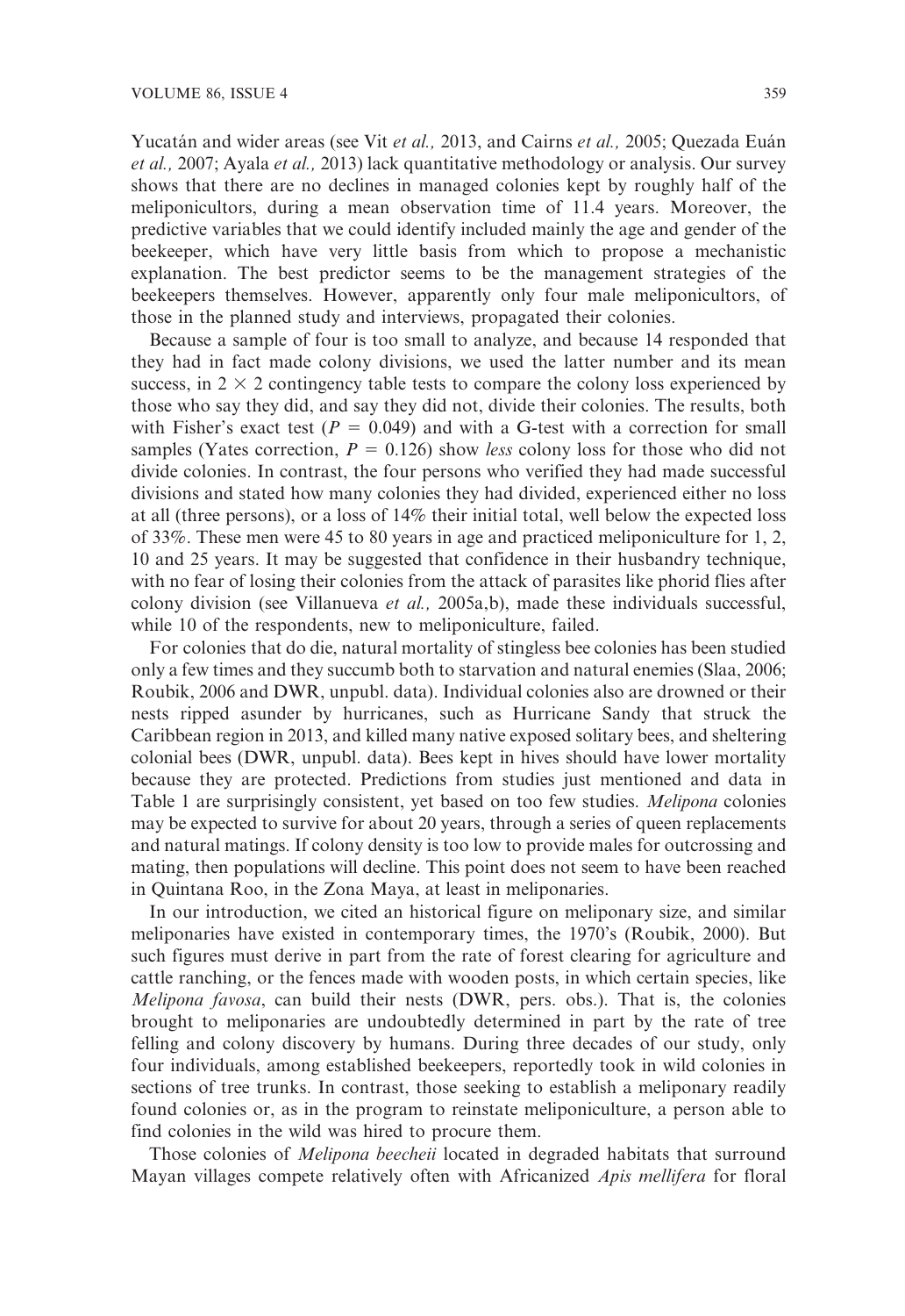resources (Villanueva-Gutiérrez et al., 2005b, 2013), but perhaps less for nesting sites. That is because nesting Africanized Apis mellifera readily use many sites besides tree cavities (Roubik and Boreham, 1990), and often use buildings, while such behavior is uncommon in M. beecheii (DWR and RGV, pers. obs., see also Baum et al., 2008). Nonetheless, the greater number of honey bees presumed to be found in disturbed habitat, like the existence of more versus less disturbed vegetation near successful meliponaries, had no relation to the longevity of *Melipona* colonies kept but in reality scarcely managed. In contrast, the faster decline in colonies in the largest meliponaries suggests intraspecific food competition is a more salient factor than interspecific competition with an invading honey bee, to which native species adapt via resource partitioning (Roubik and Villanueva, 2009).

Colony loss rate was higher in the initially larger meliponaries, which in our study were those handed down from the preceding generation, and contained as many as 100 colonies. Currently, meliponaries consist of far fewer colonies, usually less than 5, with the largest having 22 colonies. One possible explanation is that the intensity of competition for food between members of the same species has increased to the point that larger meliponaries are not productive or recommended, which is expected from the local reduction in forest and plant species diversity, including many preferred by M. beecheii (Villanueva-Gutiérrez et al., 2005a), other unknown or undocumented factors, and intensification of agriculture and livestock rearing (Cairns et al., 2005).

## Acknowledgments

We thank Margarito Tuz-Novelo for helping us interview meliponicultors, Humberto Bahena-Basave for photographic support, Luis G. Dodd for preliminary translation, S. Javorek for reviewing an early draft, H. Weissenberger for providing the map, and reviewers who persevered.

#### Literature Cited

- Ayala, R. 1999. Revisión de las abejas sin aguijón de México (Hymenoptera: Apidae: Meliponini). Folia Entomológica Mexicana 106:1-123.
- Ayala, R., V. H. Gonzalez, and M. S. Engel. 2013. Mexican Stingless Bees (Hymenoptera: Apidae): Diversity, Distribution, and Indigenous Knowledge. In P. Vit, S. R. M. Pedro, and D. W. Roubik (eds.). Pot-Honey: A legacy of stingless bees, pp. 135–152. Springer Science + Business Media, New York. 654 pp.
- Baum, K. A., A. M. D. Kristen, S. Tchakerian, C. Thoenes, and R. N. Coulson. 2008. Africanized honey bees in urban environments: A spatio-temporal analysis. Landscape and Urban Planning 85:123–132.
- Cairns, C. E., R. Villanueva-Gutiérrez, S. Koptur, and D. B. Bray. 2005. Bee populations, forest disturbance, and Africanization in Mexico. Biotropica 37:686–692.
- Camargo, J. M. F., and S. R. M. Pedro. 2007. Meliponini Lepeletier, 1836. In Moure, J. S., D. Urban, and G. A. Melo (eds.). Catalogue of Bees (Hymenoptera, Apoidea) in the Neotropical Region, pp. 272–578. Sociedad Brasileira de Entomomlogía, Curitiba, 1058 pp.
- Clavijero, F. J. 1824. Historia Antigua de México. Editorial Porrúa S. A., Mexico, D. F., Mexico. 621 pp.
- Cortopassi-Laurino, M., V. L. Imperatriz-Fonseca, D. W. Roubik, A. Dollin, T. Heard, I. Aguilar, G. C. Venturieri, C. Eardley, and P. Nogueira-Neto. 2006. Global meliponiculture: challenges and opportunities. Apidologie 37:275–292.
- González-Acereto, J. A., and J. J. G. Quezada-Euán. 2010. Producción tradicional de miel: abejas nativas sin aguijón (trigonas y meliponas). CICY. Usos de la Biodiversidad. Biodiversidad y Desarrollo Humano en Yucatán, pp. 382-384. Mérida, Yucatán, Mexico.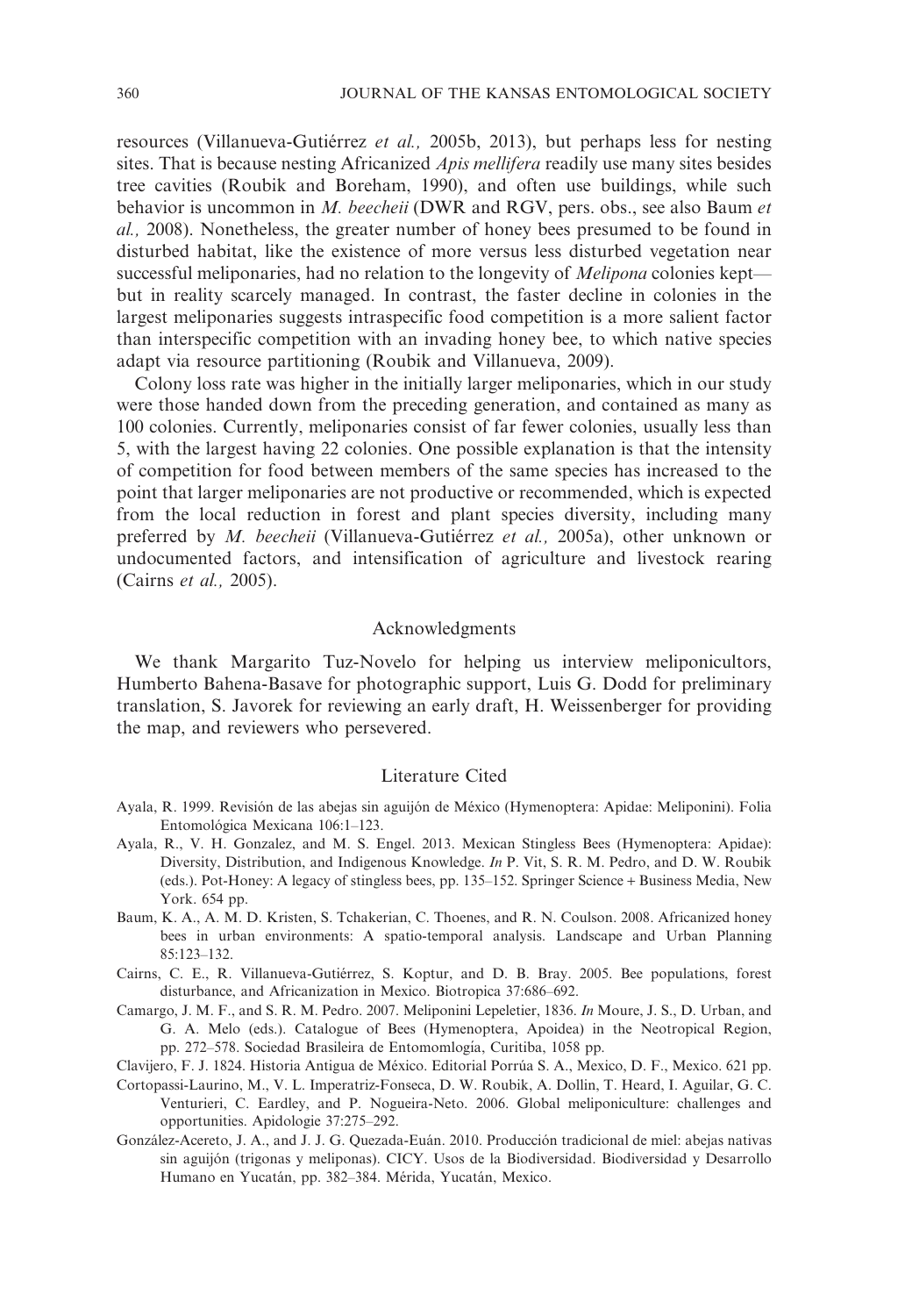- González-Acereto, J. A., J. J. G. Quezada-Euan, and L. A. Medina. 2006. New perspectives for stingless beekeeping in the Yucatán: results of an integral program to rescue and promote the activity. Journal of Apicultural Research 45:234–239.
- González-Acereto, J. A., C. de Araujo-Freitas, and J. González-Freyre. 2011. Los productos de las abejas nativas, la salud, la vida y la magia: Elementos asociados en la realidad comunitaria entre los campesinos mayas de la península de Yucatán. Memorias del VII Seminario Mesoamericano sobre Abejas Nativas, pp. 18-22. Cuetzalan, Puebla, México.
- Gotelli, N. J., and A. M. Ellison. 2004. A Primer of Ecological Statistics. Sinauer Associates, Inc., Sunderland, Massachusetts. 510 pp.
- Krüger, O. 2005. The role of ecotourism in conservation: panacea or Pandora's box? Biodiversity and Conservation 14:579–600.
- LeBuhn, G., S. Droege, E. F. Connor, B. Gemmill-Herren, S. G. Potts, R. L. Minckley, T. Griswold, R. Jean, E. Kula, D. W. Roubik, J. Cane, K. W. Wright, G. Frankie, and F. Parker. 2013. Detecting insect pollinator declines on regional and global scales. Conservation Biology 27:113–120.
- Nogueira-Neto, P. 1997. Vida e Criação de Abelhas Indígenas Sem Ferrão. Editora Nogueirapis, São Paulo, Brazil. 445 pp.
- Quezada-Euán, J. J. G., W. May-Itzá, and J. A. Gonzáles-Acereto. 2001. Stingless beekeeping in Mexico: problems and perspectives for development. Bee World 82:160–167.
- Quezada-Euán, J. J. G., R. J. Paxton, K. A. Palmer, W. J. M. Itzá, W. T. Tay, and B. P. Oldroyd. 2007. Morphological and molecular characters reveal differentiation in a Neotropical social bee, Melipona beecheii (Apidae: Meliponini) Apidologie 58:247–258.
- Roubik, D. W. 1983. Experimental community studies: Time-series tests of competition between African and Neotropical bees. Ecology 64:971–978.
- Roubik, D. W. 1989. Ecology and Natural History of Tropical Bees. Cambridge University Press, New York. 514 pp.
- Roubik, D. W. 2000. Pollination System Stability in Tropical America. Conservation Biology 14:1235–1236.
- Roubik, D. W. 2001. Ups and downs in pollinator populations: When is there a decline? Conservation Ecology 5(1): 2. [online] URL: http://www.consecol.org/vol5/iss1/art2/
- Roubik, D. W. 2006. Stingless bee nesting biology (Apidae: Meliponini). Apidologie 37:124–143.
- Roubik, D. W. 2013. Why they keep changing the names of our stingless bees (Hymenoptera: Apidae; Meliponini): a little history and guide to taxonomy. In Vit, P. and D. W. Roubik (eds.). Stingless bees process honey and pollen in cerumen pots, pp.  $1-7$ . Facultad de Farmacia y Bioanálisis, Universidad de Los Andes; Mérida, Venezuela, (URL: http://www.saber.ula.ve/handle/123456789/ 35292 Last Accessed 11/01/2013).
- Roubik, D. W., and M. M. Boreham. 1990. Learning to live with Africanized honeybees. Interciencia 15:146–153.
- Roubik, D. W., and R. Villanueva-Gutiérrez. 2009. Invasive Africanized honey bee impact on native solitary bees: a pollen resource and trap nest analysis. Biological Journal of the Linnean Society 98:152–160.
- Roubik, D. W., and J. M. F. Camargo. 2012. The Panama microplate, island studies and relictual species of Melipona (Melikerria) (Hymenoptera: Apidae: Meliponini). Systematic Entomology 37:189–199.
- Roubik, D. W., R. Villanueva, E. Cabrera, and W. Colli-Ucán. 1991. Las abejas de la reserva de la Biósfera Sian Ka'An. In L. D. Navarro and J. D. Robinson (eds.). Diversidad Biológica en La Reserva de la Biósfera de Sian Ka'an, Quintana Roo, Mexico, pp. 317-320. CIQRO, Chetumal, Quintana Roo, Mexico.
- Schwarz, H. L. 1932. The genus *Melipona*. Bulletin of the American Museum of Natural History 58:231–460.
- Slaa, J. P. 2006. Population dynamics of a stingless bee community in the seasonal dry lowlands of Costa Rica. Insectes Sociaux 53:70–79.
- Villanueva-Gutiérrez, R., S. L. Buchmann, A. J. Donovan, and D. W. Roubik. 2005a. Crianza y Manejo de la Abeja Xunan Cab en la Península de Yucatán. ECOSUR-The Bee Works, Tucson, Arizona. 35 pp.
- Villanueva-Gutiérrez, R., D. W. Roubik, and W. Colli-Ucán. 2005b. Extinction of Melipona beecheii and traditional beekeeping in the Yucatán peninsula. Bee World 2:35-41.
- Villanueva-Gutiérrez, R., and W. Colli-Ucán. 2011. Rescate de la meliponicultura en la Zona Maya de Quintana Roo. In Proceedings of the Seventh Mesoamerican Seminar on Native Bees, pp. 28–31. Cuetzalan, Puebla, Mexico.